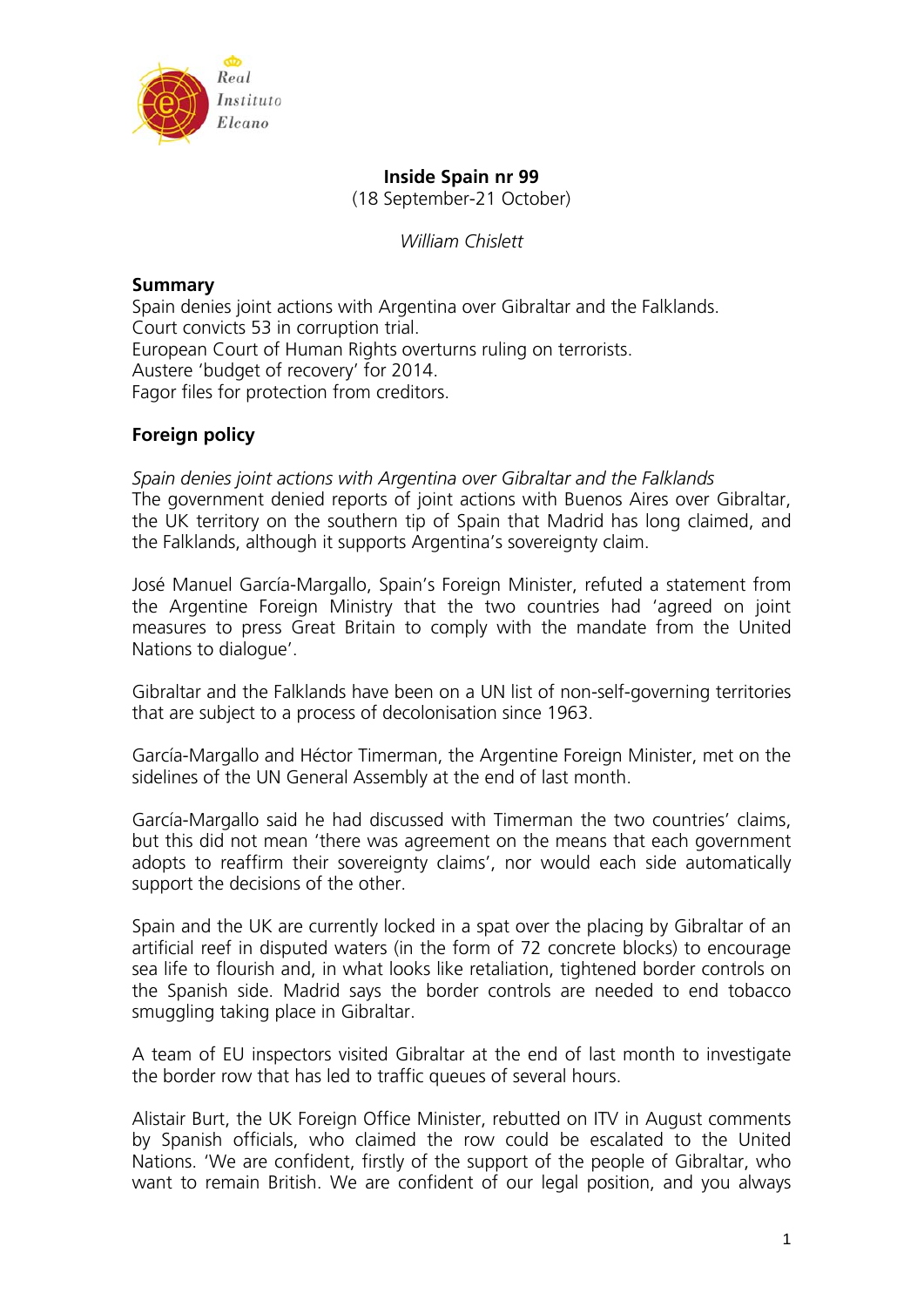

judge friends by the company they keep'. Britain and Argentina went to war in 1982 over the Falklands.

The comments about being judged by their bedfellows (Spain and the UK are EU and NATO members) apparently stung the Spanish authorities who feared they might have overstepped the mark. This, and the failure to make any headway on the issue of Repsol, the Spanish energy giant, whose YPF Argentine unit was nationalised last year, were believed to have led García-Margallo to disassociate Spain from a possible alliance with Argentina over Gibraltar.

Prime Minister Mariano Rajoy called Gibraltar an 'anachronism' in a speech at the UN General Assembly on 26 September and reiterated the demand for talks on sovereignty.

Two weeks later, Fabian Picardo, Gibraltar's Chief Minister, raised the temperature by accusing the Spanish government and the media of waging a 'campaign of incitement to hatred through lies' against Gibraltar. He said the Spanish Civil Guard opened fire last June on a Gibraltarian using a jet ski in waters belonging to Gibraltar. Madrid said no shots were fired.

García-Margallo welcomed Brussels' decision to investigate Gibraltar's corporate tax system and to include the territory along with Ireland, Luxembourg and the Netherlands in its probe into multinational tax deals. The Competition directorate will look into whether Gibraltar's tax exemptions for royalties and interest breach state aid rules.

'It's magnificent news that is going to reward the efforts that Spanish diplomacy has been making in this area for a long time', he said. He added that he expects the investigation 'to end with violation proceedings, that is for Gibraltar to be warned to do away with a regime that is clearly unfair and clearly prejudicial to Spanish firms'.

# *Spain brings its troops home from Afghanistan*

Spain ended its 11-year involvement in the war in Afghanistan against the Taliban in which 98 soldiers were killed and two interpreters (one of them Afghan) and  $\bigoplus$  5 billion was spent.<sup>[1](#page-1-0)</sup>

Pedro Morenés, the Defence Minister, presided over the flag-lowering ceremony, which was attended by the last 329 soldiers of a force that at its height numbered 1,500.

<span id="page-1-0"></span><sup>1</sup> <sup>1</sup> Sixty-two died in an aircraft accident in 2003 and 17 when a helicopter crashed into a mountain.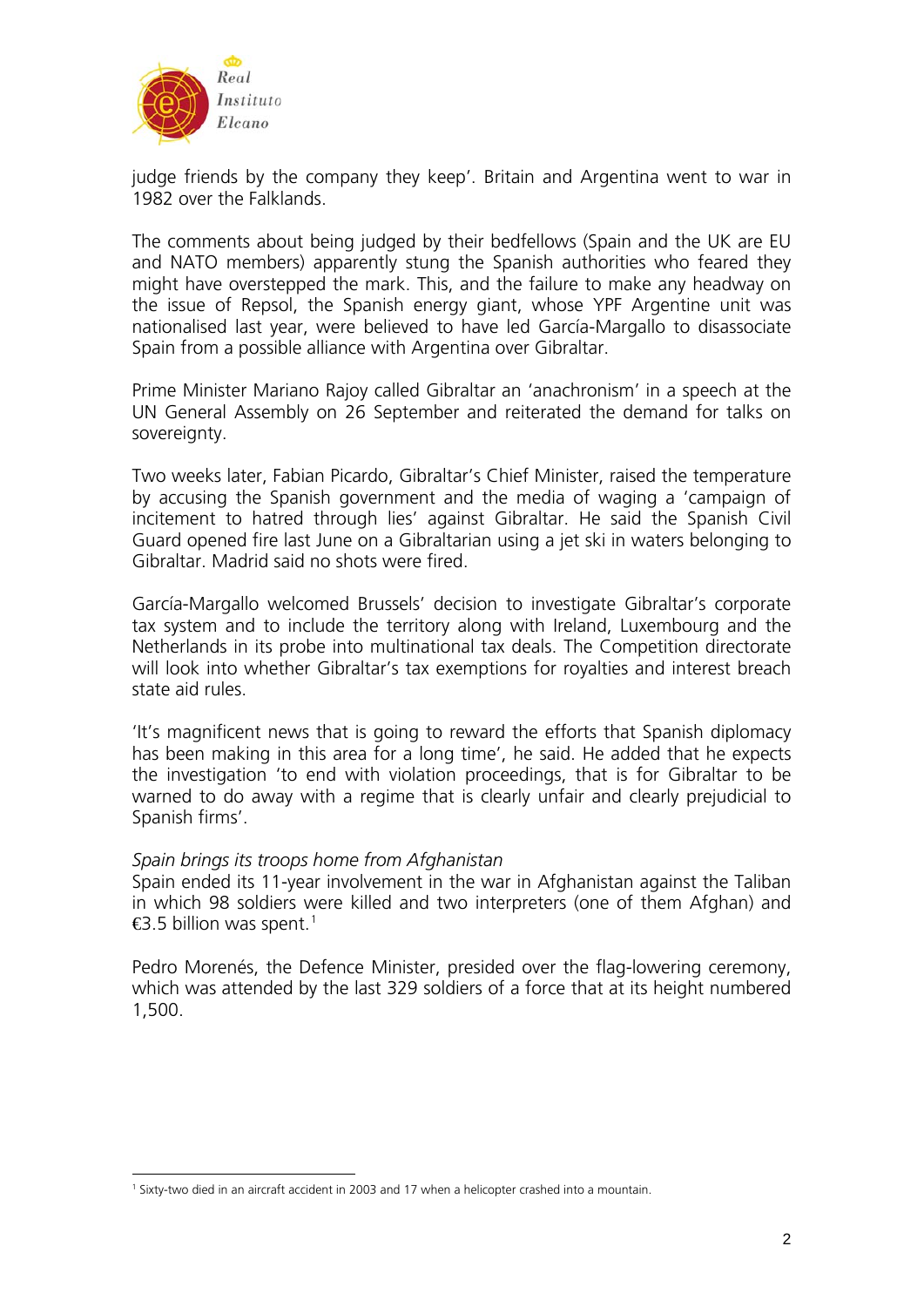

## **Domestic scene**

## *Court convicts 53 in corruption trial*

A total of 53 people, including two former mayors, were convicted in Spain's biggest-ever corruption trial that centred on real-estate fraud and bribery in the jet-set coastal city of Marbella.

Juan Antonio Roca, the city's former planning chief, was jailed for 11 years and fined €240 million for pocketing huge sums. The former mayors Marisol Yagüe and Julian Muńoz received sentences of six and two years, respectively.

The sentences were significantly less than those demanded by the prosecution, which sought 30 years for Roca, 16 for Yague and 10 for Muńoz. The trial lasted two years. The court absolved 43 of the 95 people on trial.

The municipality's finances were left in such a parlous state, after the city was run as if it was a private fiefdom, that the government dissolved the Marbella city council in 2006 in order to put an end to the rampant corruption.

Town hall officials and business people received kickbacks for planning permissions and construction of hotels, residential complexes and urban infrastructure. Much of the money was then laundered with the help of lawyers.

Muńoz succeeded Jesús Gil y Gil as mayor after the latter died in 2004. Gil y Gil, a former owner of the Atlético de Madrid football club, was mayor between 1991 and 2002. A highly controversial figure, he had many corruption cases pending against him.

In a separate case, Carlos Fabra, the former president of the Castellón district council for 16 years and of the Popular Party in that area, appeared in court on charges of bribery, tax fraud and trafficking of influences, 10 years after he was first investigated.

Fabra is well known as there is a 24-metre-high statue dedicated to him at the 'ghost' Castellón airport, crowned by an aluminium model aircraft. He inaugurated the €150 million airport in 2011, even though it was not in use, and there have been no flights since then.

## *European Court of Human Rights overturns ruling on terrorists*

The European Court of Human Rights dealt a blow to the government's antiterrorism policy by condemning a law that enables Spain to extend the imprisonment of convicted terrorists and members of the Basque separatist group ETA.

The case was brought by Inés del Río Prada, imprisoned for 3,000 years in 1989 for taking part in the deadly bombing of a bus carrying police officers. Spanish law effectively limits prison sentences to 30 years, which would have made her eligible for parole in 2008 on the grounds of good behaviour. The previous Socialist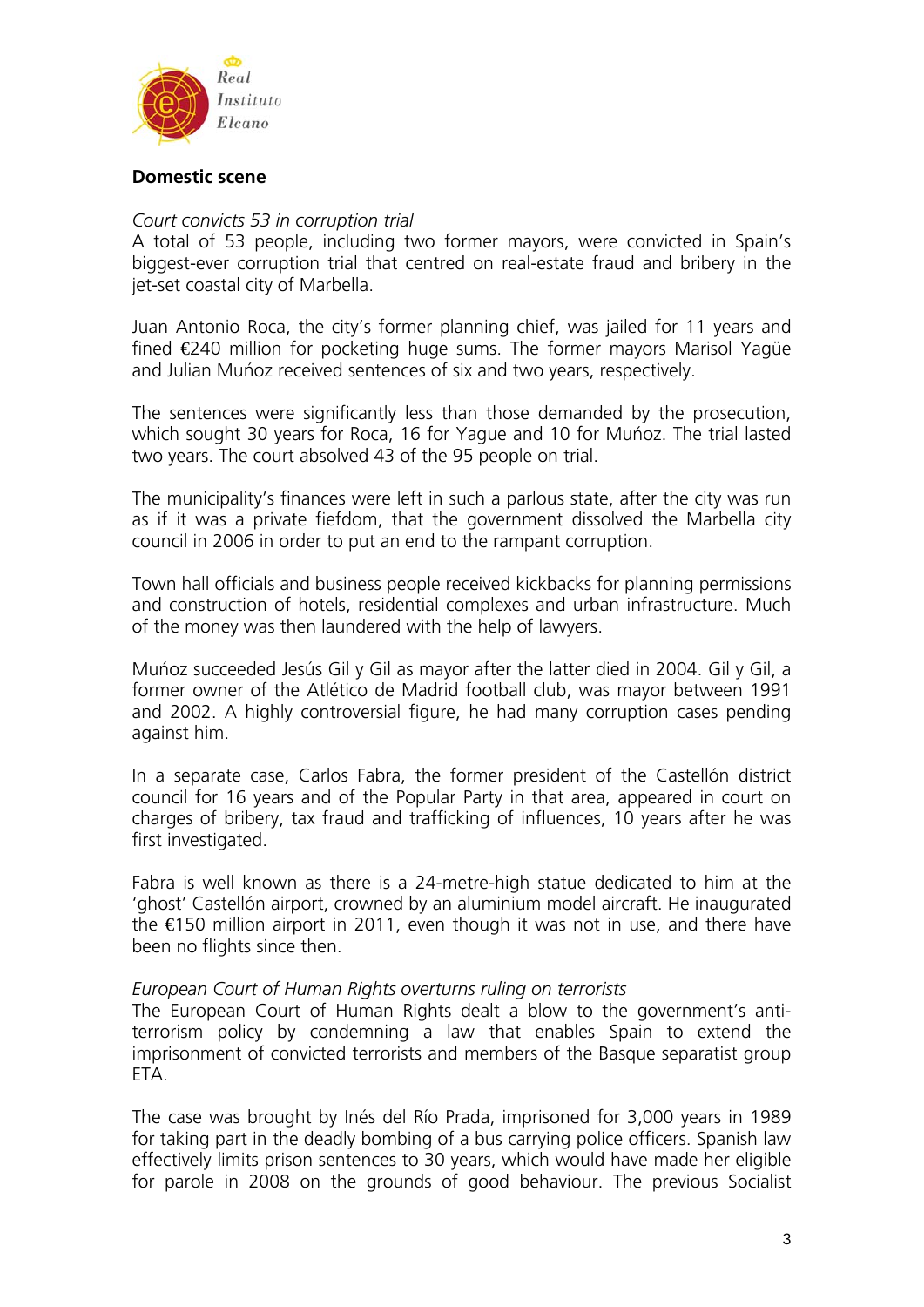

government kept her in prison based on a 2006 ruling by the Spanish Supreme Court allowing restrictions on parole for some inmates.

The court said Spain had breached the European Convention on Human Rights by applying the 2006 law, known as the Parot doctrine, retroactively and ordered her immediate release.

The ruling sets a precedent and could benefit an estimated 40 of the 500 ETA members in prison.

The government and associations representing the victims of terrorism are unhappy with the ruling, while ETA's supporters were jubilant.

ETA announced an 'indefinite' ceasefire in 2011, putting an end to almost 40 years of violence in which more than 800 people have been killed, but has yet to lay down its arms.

## *Catalan chief puts a price on the region's grievances*

Artur Mas, the Catalan Premier locked in a battle with Madrid to hold a referendum on independence, quantified the costs of what he termed the central government's failure to keep its promises at €9.3 billion.

The Catalan government based this figure on money it said it should have received for public investment and decisions taken by Madrid that undermined its policies.

The idea behind the 50-page document appears to be to convince Catalans that the push for the referendum is not only the result of the current economic crisis but goes back a longer way, and that if Prime Minister Mariano Rajoy does not want to sit down and negotiate the sovereignty plan he should at least rectify policies toward the region.

Meanwhile, the region's ruling party Convergčncia i Unió (CiU), made up of two parties, is fraught with tensions. The Unió part, led by the Christian-Democrat Josep Antoni Duran i Lleida (who heads Unió Democrática de Catalunya), is critical of Mas's aggressive strategy for independence and seeks a 'third way'.

CiU governs the region with the Catalan Republican Left (ERC), traditionally much more in favour of independence and gaining support at the expense of the other parties.

## *Spanish young adults near the bottom of literacy and numeracy ranking*

Young Spanish adults suffer from serious skill deficiencies in literacy, numeracy and problem-solving, making it difficult for the country to move towards a muchneeded economic model based more on knowledge and less on bricks and mortar.

Those aged between 16 and 24 were ranked  $18<sup>th</sup>$  in the league table of literacy and numeracy, according to the first adult skills [study of 24 developed nations by](http://www.oecd.org/newsroom/boosting-skills-essential-for-tackling-joblessness-and-improving-well-being.htm)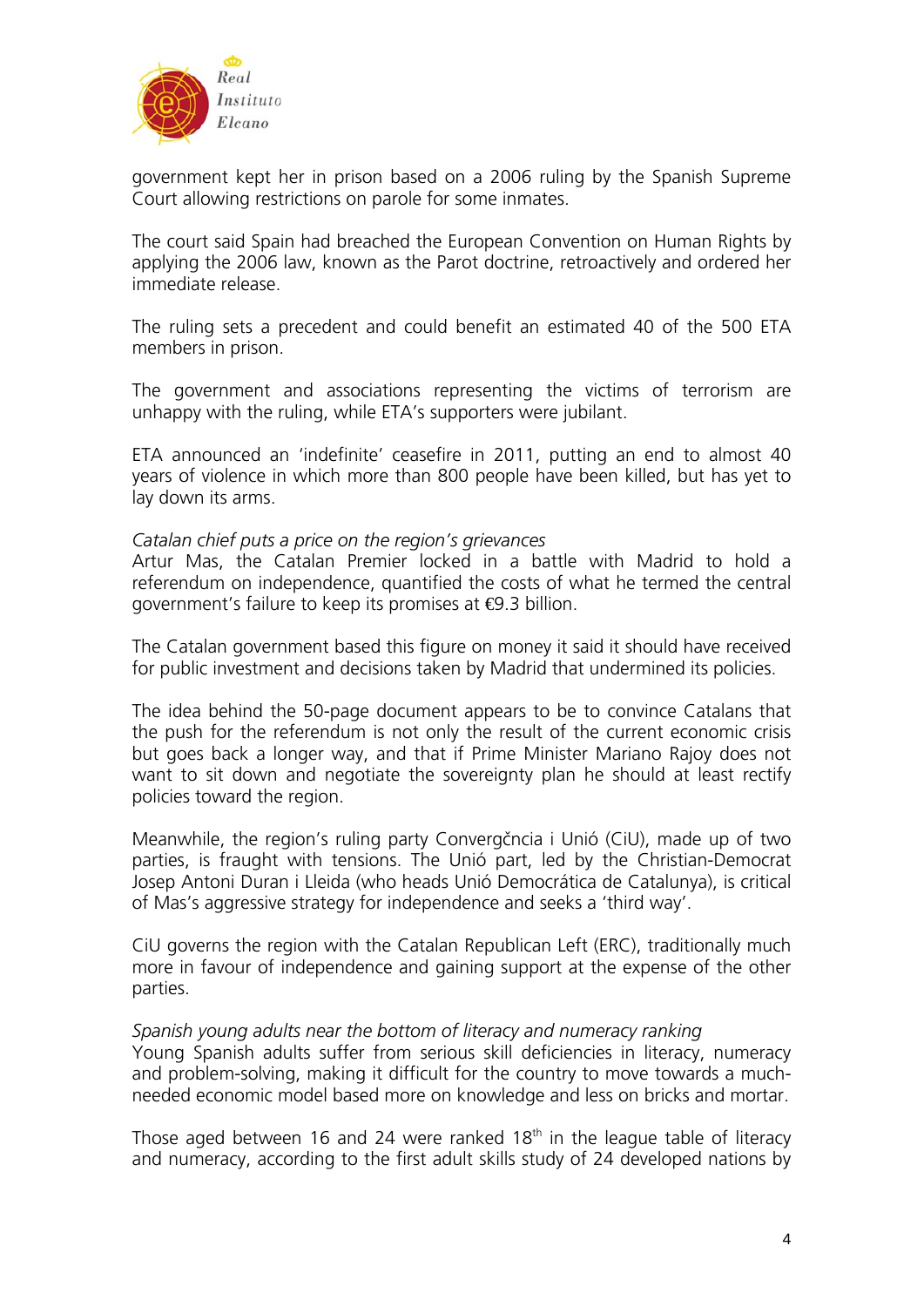

[the Paris-based OECD](http://www.oecd.org/newsroom/boosting-skills-essential-for-tackling-joblessness-and-improving-well-being.htm) (see Figure  $1$ ).<sup>[2](#page-4-0)</sup> The study tests skills instead of estimating them based on educational background.

| Literacy mean score               | <b>Numeracy mean score</b>        |
|-----------------------------------|-----------------------------------|
| 1. Finland, 297                   | 1. Finland, 285                   |
| 2. Japan, 296                     | 2. Netherlands, 283               |
| 3. South Korea, 293               | 3. South Korea, 281               |
| 4. Netherlands, 292               | 5. Sweden, 278                    |
| Average, 278                      | 10. Germany, 274                  |
| 10. Germany, 278                  | Average, 270                      |
| 14. France, 275                   | 16. France, 263                   |
| 18. <b>Spain, 263</b>             | 18. Spain, 254                    |
| 19. England/Northern Ireland, 262 | 19. England/Northern Ireland, 253 |
| 20. US, 261                       | 20. Italy, 251                    |
| 21. Italy, 260                    | 22. US, 240                       |

Source: OECD Skills Outlook 2013.

A crumb of comfort was offered by England, which ranked among the top three countries for literacy skills among older adults (55-65 year-olds), but is in the bottom three for such skills among 16-24 year-olds. American 55-65 year-olds performed around the average, but young Americans ranked the lowest among their peers. Finland was top in both literacy and numeracy.

In reading, more than one in five of all adults in Spain (27.5%) performed at or below the most basic level, compared with one in 20 Japanese and one in 20 Finns. In numeracy, almost one in three adults in Spain (30.6%) performed at or below the most basic level of numeracy, compared with around one in 10 in Japan, Finland and the Czech Republic.

The survey also revealed the extent of the 'digital divide', with millions failing to master even simple computer skills. This ranged from nearly one in four adults in Spain to one in 14 in the Netherlands, Norway and Sweden.

Overall, Spain was ranked  $20<sup>th</sup>$  and  $21<sup>st</sup>$  in the literacy and numeracy rankings for those aged between 16 and 65 (see Figure 2).

| Figure 2. Ranking of literacy and numeracy proficiency for people aged 16-65 |  |  |  |
|------------------------------------------------------------------------------|--|--|--|
|                                                                              |  |  |  |

| <b>Numeracy mean score</b>        |
|-----------------------------------|
| 1. Japan, 286                     |
| 2. Finland, 282                   |
| 3. Sweden, 279                    |
| 5. Netherlands, 276               |
| 11. Germany, 269                  |
| Average, 266                      |
| 16. England/Northern Ireland, 259 |
| 18. France, 253                   |
| 19 = US, 246                      |
| 19 = traly, 246                   |
| 21. Spain, 245                    |
|                                   |

Source: OECD Skills Outlook 2013.

<span id="page-4-0"></span> 2 See [http://skills.oecd.org/documents/OECD\\_Skills\\_Outlook\\_2013.pdf](http://skills.oecd.org/documents/OECD_Skills_Outlook_2013.pdf).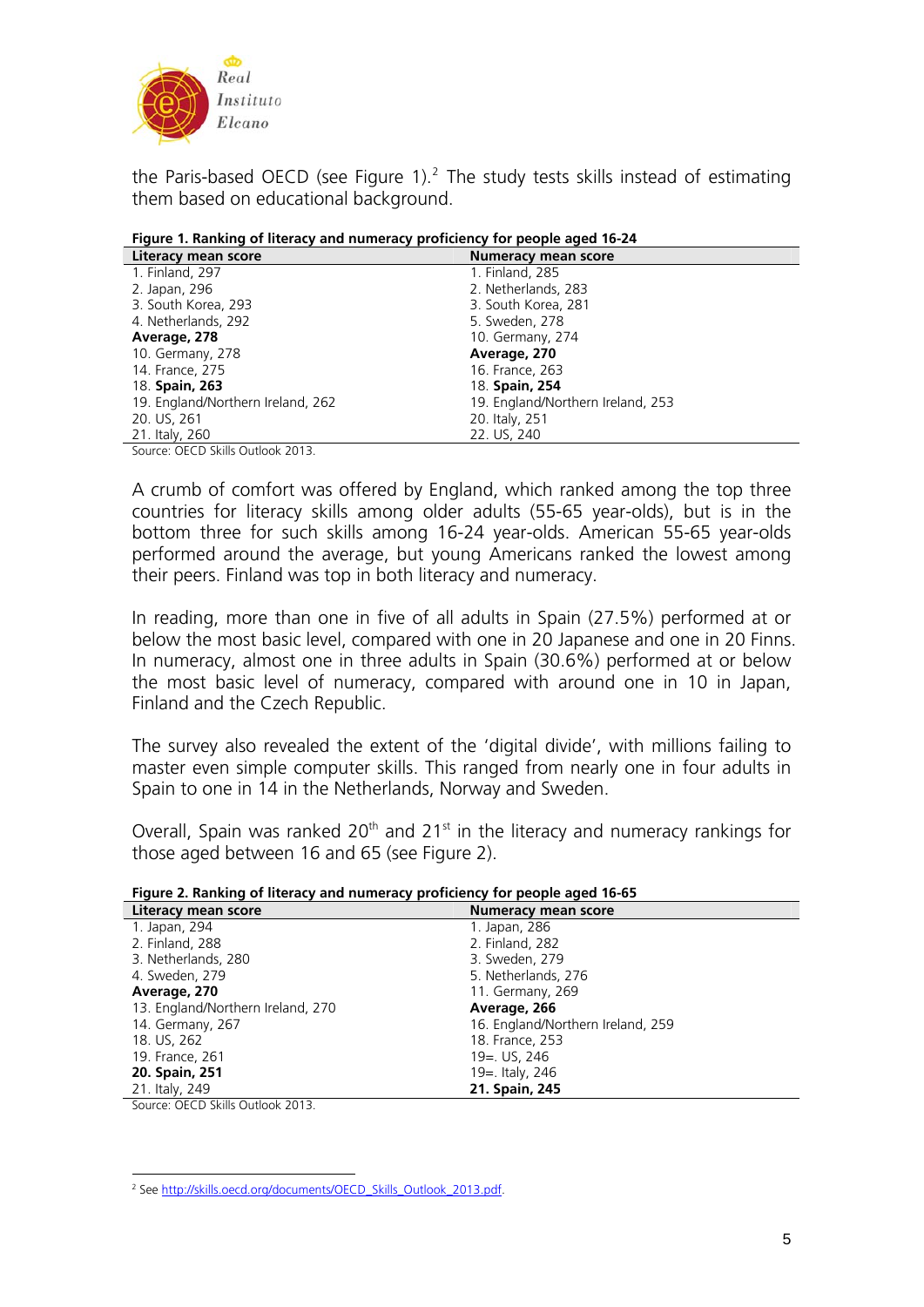

The mean score in literacy and numeracy for 16-24 year-olds in Spain was higher than for 16-65 year-olds, and in literacy older Spanish adults scored lowest, on average, among the countries surveyed. It was not obligatory to attend school (between the ages of six and 14) in Spain until 1970, much later than most other developed countries.

## *Vatican beatifies 522 'martyrs of the faith' killed during the Civil War*

The Vatican went ahead with the mass beatification in Tarragona of 522 Roman Catholic priests, nuns and laymen, killed in anti-clerical bloodletting during the country's 1936-39 Civil War, despite an appeal to Pope Francis by Spanish activists representing more than 100 groups and associations calling for it to be halted on the grounds that it was 'hypocritical and cynical'.

The Church's political role in the conflict and support for the ensuing dictatorship (1939-75) of General Franco, who won the war, still stirs passions. Close to 7,000 clergy were killed in areas held by those who supported the Republican government against which Franco rose.

The Church was clearly identified with the status quo and blessed Franco's uprising by calling it a 'crusade'. After the war, the Church was rewarded for its support with financial privileges and considerable influence over education and matters of morality. Roman Catholicism was the state religion. Today, the Church still enjoys some privileges, although Spain is a non-confessional state.

'After the death of the dictator nothing changed', the letter said. 'In the current democratic period, Spain's Catholic hierarchy has taken the same line. On the one side, it extols some victims through mass beatifications and canonisations and, on the other side, it forgets the Francoist repression'.

The outdoor ceremony was officiated by Cardinal Angelo Amato and attended by Alberto Ruíz-Gallardón, the Justice Minister, Jorge Fernández, the Interior Minister, and Artur Mas, the Premier of Catalonia.

The beatification followed a call by the United Nations for the government to overturn the 1977 amnesty law that pardons crimes committed during the Franco regime. 'It is regrettable the situation of impunity for cases of enforced disappearances that occurred during the civil war and the dictatorship. There is no ongoing effective criminal investigation nor any person convicted', the UN experts said.

The Church has beatified 1,523 people in Spain. Beatification is the last step before sainthood.

The UN recommendation came as hundreds of Spaniards seeking justice for crimes committed during the Franco era took their case to an Argentine court because of the 1977 amnesty law.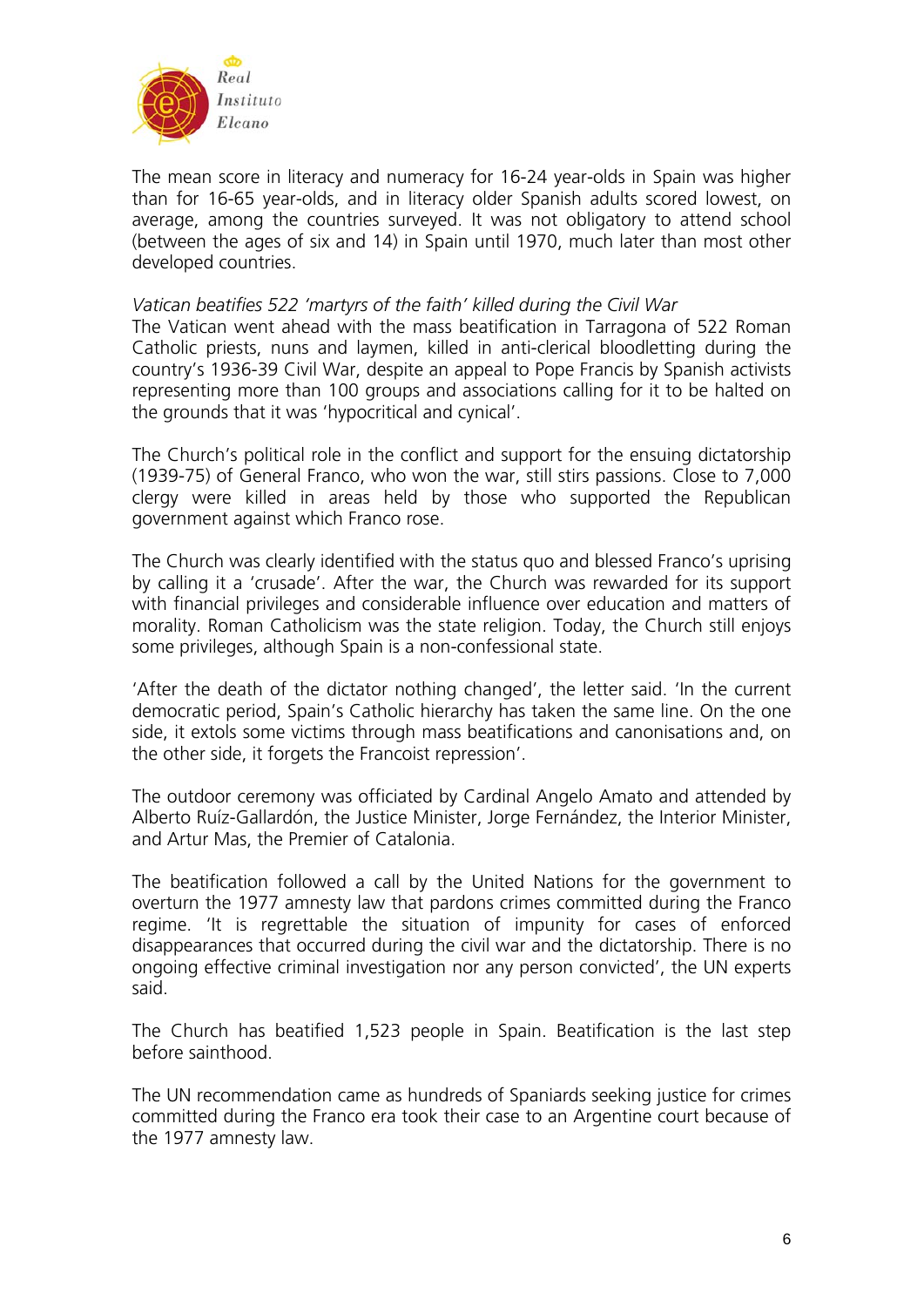

The amnesty law was a keystone of Spain's transition to democracy; there was no truth commission after Franco died. Without the amnesty, the consensus might not have been achieved for the 1978 democratic constitution. Parties across the political spectrum, apart from diehard Francoists, agreed to bury their differences and look ahead rather than back.

The previous Socialist government passed a 'historical memory' law in 2007, which, among other things, provided some funds to unearth mass graves. The PP stopped the funds after it took office at the end of 2011. According to the British historian Paul Preston at least 150,000 people were murdered extrajudicially or executed after flimsy legal processes in the Nationalist-held areas and 50,000 were killed in the Republican-controlled territories.

# **The economy**

### *Austere 'budget of recovery' for 2014*

Public-sector wages will be frozen in 2014 for the fourth year running and pensions will increase by only 0.25%, below the expected inflation rate, in another austere budget.

Finance Minister Cristóbal Montoro called next year's package of measures 'the budget of recovery'. There are signs that Spain is finally emerging from recession.<sup>[3](#page-6-0)</sup>

Quarter-on-quarter economic growth in the third quarter is forecast at around 0.1% after shrinkage of 'only' 0.1% in the second quarter. The government revised its GDP growth forecast from 0.5% to 0.7% for 2014.

The IMF also slightly upgraded its growth forecasts for Spain. The economy is now projected to shrink 1.3% this year, in line with the government's estimate, as against 1.6% forecast in July, and to expand by 0.2% in 2014 (zero growth forecast in July), significantly lower than the government's forecast revised up to 0.7%. The IMF says the unemployment rate will remain at more 25% until 2018 (see Figure 3).

#### **Figure 3. IMF forecasts for Spain, 2013-18**

| 19910 - 1992 - 1993 - 1994 - 1995 - 1994 - 1994 - 1994 - 1995 - 1994 - 1995 - 1995 - 1996 - 1997 - 1 |      |       |       |       |       |  |  |  |
|------------------------------------------------------------------------------------------------------|------|-------|-------|-------|-------|--|--|--|
| 2013                                                                                                 | 2014 | 2015  | 2016  | 2017  | 2018  |  |  |  |
| $-1$ 3                                                                                               | 0.2  | O 5   | 0.7   | 0 ዓ   |       |  |  |  |
| 1.8                                                                                                  | 1.5  |       | 1.2   |       | 1.2   |  |  |  |
| 26.9                                                                                                 | 26.7 | 26.5  | 26.2  | 25.6  | 24.9  |  |  |  |
| 6.7                                                                                                  | 5.8  | 5.0   | 4.0   | 3.0   | 2.0   |  |  |  |
| 93.7                                                                                                 | 991  | 102.5 | 104.6 | 105.5 | 105.1 |  |  |  |
|                                                                                                      |      |       |       |       |       |  |  |  |

Source: IMF.

1

<span id="page-6-0"></span><sup>&</sup>lt;sup>3</sup> See the author's detailed Working Paper on this subject at

[http://www.realinstitutoelcano.org/wps/portal/rielcano\\_eng/Content?WCM\\_GLOBAL\\_CONTEXT=/elcano/elcano\\_in/zonas\\_in/](http://www.realinstitutoelcano.org/wps/portal/rielcano_eng/Content?WCM_GLOBAL_CONTEXT=/elcano/elcano_in/zonas_in/international+economy/wp12-2013-chislett-emerging-spain) [international+economy/wp12-2013-chislett-emerging-spain.](http://www.realinstitutoelcano.org/wps/portal/rielcano_eng/Content?WCM_GLOBAL_CONTEXT=/elcano/elcano_in/zonas_in/international+economy/wp12-2013-chislett-emerging-spain)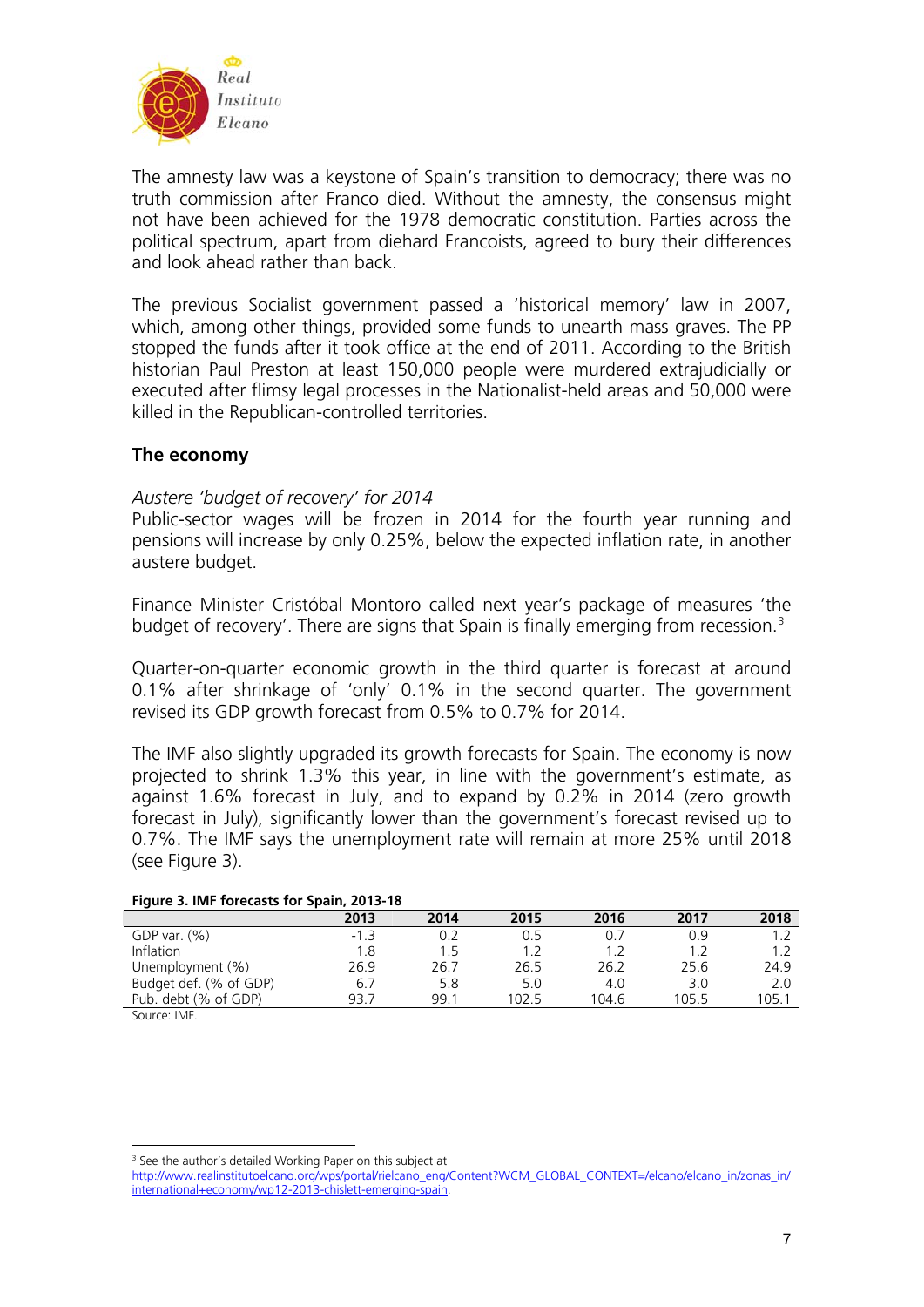

The government has very little leeway to spend: the budgeted  $\bigoplus$  6.6 billion cost of servicing the ballooning public debt (fast approaching 100% of GDP) is  $\bigoplus$  billion more than what will be spent on the 13 ministries. Infrastructure spending will be slashed by 7.2%. The cost of welfare and entitlements, including unemployment benefits, is put at €31 billion. Montoro ruled out tax hikes.

Net job creation remains the greatest challenge. Half of Spain's unemployed (2.9 million people) has been out of work for more than 12 months, up from one in five in 2007 (see Figure 4).

| ---- -<br>.  |          |                  |         |                         |  |  |
|--------------|----------|------------------|---------|-------------------------|--|--|
|              | 1007 (%) | Number (million) | 2013(%) | <b>Number (million)</b> |  |  |
| France       | 41.4     |                  | 40.4    |                         |  |  |
| Germany      | 56.8     | 2.1              | 45.0    | 1.0                     |  |  |
| Italy        | 48.9     | 0.7              | 56.4    |                         |  |  |
| <b>Spain</b> | 21.5     | 0.4              | 49.3    | 2.9                     |  |  |
| UK           | 23.7     | 0.4              | 37.2    | 0.9                     |  |  |
| EU           | 44.2     | 7.8              | 46.9    |                         |  |  |

#### **Figure 4. Long-term unemployment (12 months or more), 1Q07-2Q13 (1)**

(1) Percentage of total unemployment, not seasonally adjusted data smoothed using three-quarter moving averages. Source OECD.

Another way of looking at Spain's dire unemployment problem (with an official jobless rate of 26%) is through the employment rate, defined as the share of people of working-age who are employed. Spain's employment rate dropped 10 pp between the second quarter of 2008 and the same period of this year, the biggest fall among the 34 OECD countries (see Figure 5).

| Figure 5. Employment rates (15-64) (1) |
|----------------------------------------|
|----------------------------------------|

|              | <b>2Q08</b> | <b>2Q13</b> |
|--------------|-------------|-------------|
| France       | 64.8        | 64.0        |
| Germany      | 69.8        | 73.3        |
| Italy        | 58.8        | 55.5        |
| <b>Spain</b> | 64.9        | 54.3        |
| UK           | 71.8        | 70.5        |
| EU           | 65.8        | 63.9        |

(1) Employment as a percentage of corresponding working-age population. Source: OECD.

The scientific community, hard hit by cuts, is far from happy with the government ignoring its demands. Researchers held a mock funeral for Spanish science in Madrid on the European Commission-backed Researchers' Night. Scientists met with all political parties before the budget to press their case but to no avail. Emilio Lora-Tamayo, CSIC's chairman, warned the institution faced 'technical bankruptcy' if a credit did not arrive this month

Their request, signed by the Confederation of Spanish Scientific Societies, the Conference of University Chancellors, a wide range of Conferences of University Deans, most of the directors of the Spanish National Research Council centres, several grassroots scientific organisations and the trade unions, among others, contained four basic requests: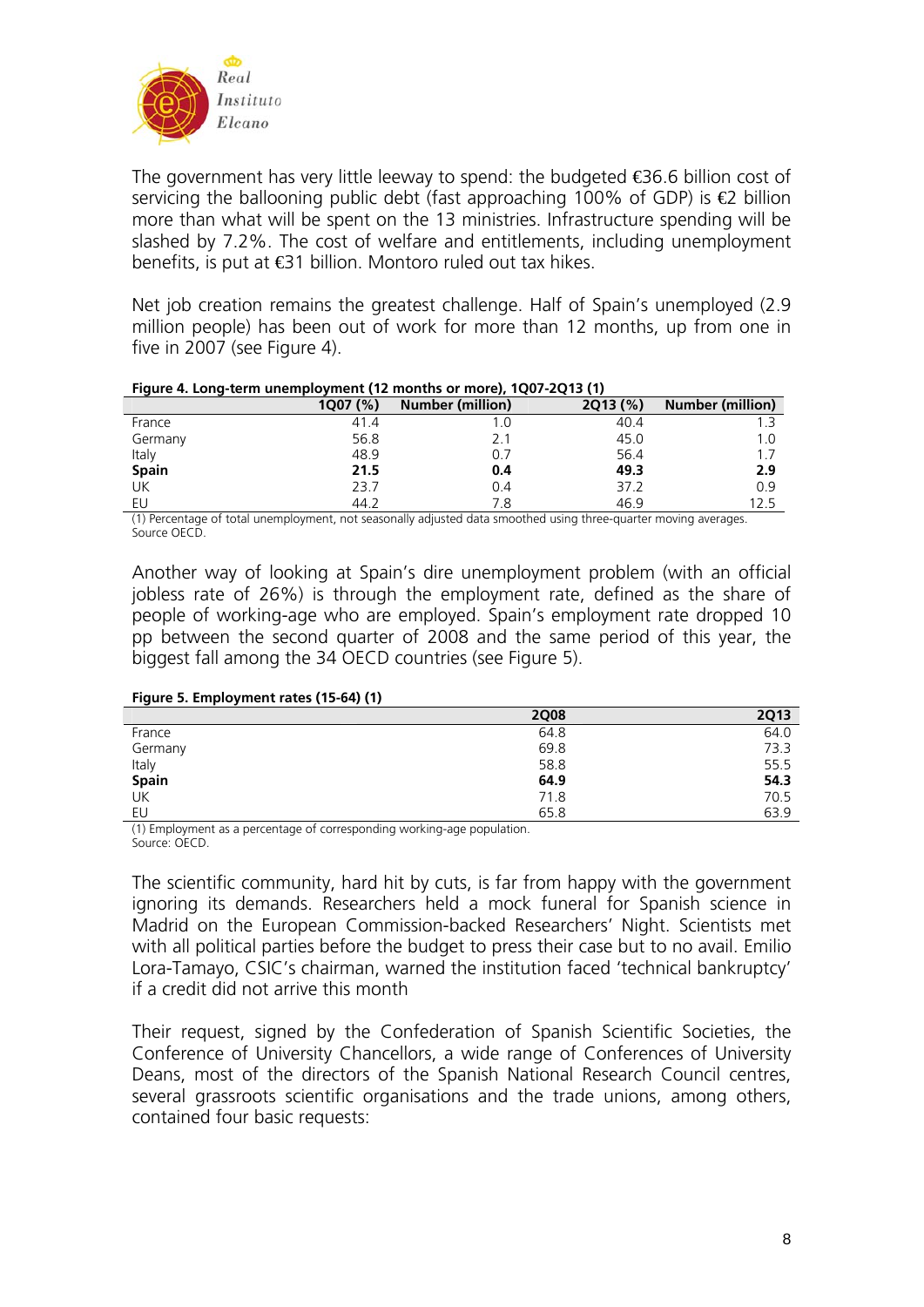

- (1) That public spending on R&D is restored to 2009 levels by 2016, to converge with the EU-27 average of 0.6% of GDP; this would require an annual increase of €636 million for three years.
- (2) The elimination of the current restrictions on hiring in the public research system, which is resulting in the permanent loss of 90% of the tenured posts left vacant due to retirements.
- (3) The release of enough resources in 2013-16 for the national research grants programme, and a guarantee that future calls for proposals will follow clear and sensible timelines  $4\overline{ }$  $4\overline{ }$
- (4) The creation of the national research agency as an autonomous and politically independent institution with a multi-annual budget.

## *Spain bounces back in the markets with first 30-year bond in four years*

Spain's improving macroeconomic fundamentals and enhanced investor confidence led the Treasury to launch successfully its first 30-year bond since September 2009 when the country was still rated double A plus by Standard & Poor's, only one notch below the top grade possible.

The Treasury placed earlier this month  $\bigoplus$  billion at a yield of 5.21%, making the country more than 90% funded for this year. Demand for the bond was notably high among international investors.

Only last year, there were fears that Spain would be forced out of the euro zone by its banking crisis. S&P still rates the Kingdom of Spain triple B minus with a negative outlook, eight notches lower than four years ago and not far from junk status.

The benchmark 10-year bond yield has been steadily declining from its peak of 7.75% in July 2012 to around 4.30% in the middle of October. The risk premium on these bonds over German equivalents was down to 245 bp from 300 bp in June 2013, 395 bp at the end of 2012 and 637 bp in July 2012 (see Figure 6).

|  | Figure 6. 10-year government bond yields (%) and spreads over Germany's bunds (pp) (1) |  |  |  |  |  |
|--|----------------------------------------------------------------------------------------|--|--|--|--|--|
|  |                                                                                        |  |  |  |  |  |

|              | ,,,,,,      |
|--------------|-------------|
| Yield $(\%)$ | Spread (pp) |
| 1.85         |             |
| 8.64         | $+6.78$     |
| 4.23         | $+2.37$     |
| 6.19         | $+4.34$     |
| 4.30         | $+2.45$     |
|              |             |

(1) 21 October**.**  Source: ThomsonReuters.

# *Stock market rallies as Europe's best performer this year*

The Ibex-35, the benchmark index of the Madrid Stock Exchange, crossed the 10,000 mark and reached its highest level since July 2011, making it Europe's best performer so far this year (see Figure 7).

<span id="page-8-0"></span><sup>1</sup> 4 See [http://www.theguardian.com/science/political-science/2013/oct/03/science-policy-spain.](http://www.theguardian.com/science/political-science/2013/oct/03/science-policy-spain)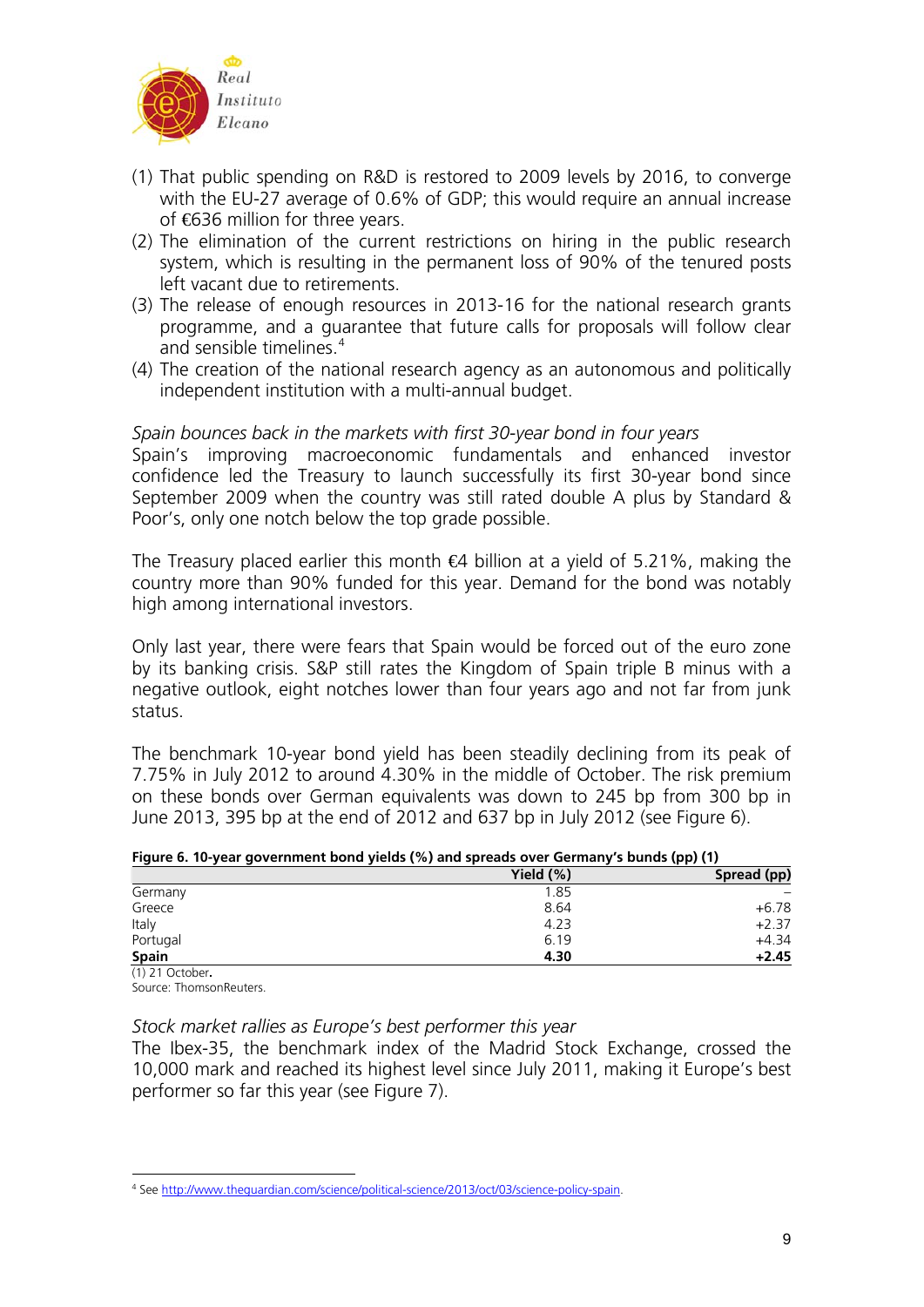

| <b>Index</b>      |         |
|-------------------|---------|
| Ibex-35 Spain)    | $+22.9$ |
| Dax (Frankfurt)   | $+16.5$ |
| FTSE 100 (London) | $+12.8$ |
| Euro Stoxx 50     | $+14.9$ |
| Dow Jones         | $+17.5$ |
| Nikkei (Tokyo)    | $+41.3$ |
| Source: Markets.  |         |

**Figure 7. Main stock market indices (% change), 1 January-21 October 2013** 

At 21 October the index had risen 22.9% this year, but it still has a great deal of ground to recover before reaching its peak of 15,945 in November 2007 before the onset of Spain's recession.

The index reached a low of 5,364 in July 2012 and has steadily climbed since then, mostly in the last two months as evidence emerged that Spain was coming out of recession.

## *Banking reforms on track, says the IMF*

Spain's financial sector reform programme is on track, but banks need to keep on strengthening their solvency without further cutting credit, the IMF said at the end of its fourth monitoring mission.

The team said measures to increase capital arising from the stress test in 2012 were now almost complete and that the 'bad bank' SAREB was liquidating its assets at a faster pace.

In a separate development, and as part of the banking supervision reforms demanded by the troika, the discrepancies of Bank of Spain inspectors, which arise when assessing the health of a bank, will be made known to the central bank's top management and in writing. Inspectors said evaluations in the past were toned down by middle management before they reached the top and differences of opinion were often made verbally.

The Comptroller General's Office had earlier criticised the Bank of Spain for its 'softened' supervision reports on Bankia and, in particular, on Caja Madrid as the reports 'did not reflect the problems in all their crude reality'.

Bankia, formed from the merger of seven savings banks including Caja Madrid, had to be nationalised in 2012.

The non-performing loans of Spain's banking system represented a new high of 12.1% of total lending at the end of August. This figure excludes the toxic assets in the 'bad' bank Sareb and is the result of rising bad loans and a fall in the denominator (total credit) caused by a shrinkage in lending (-12.3% year-on-year).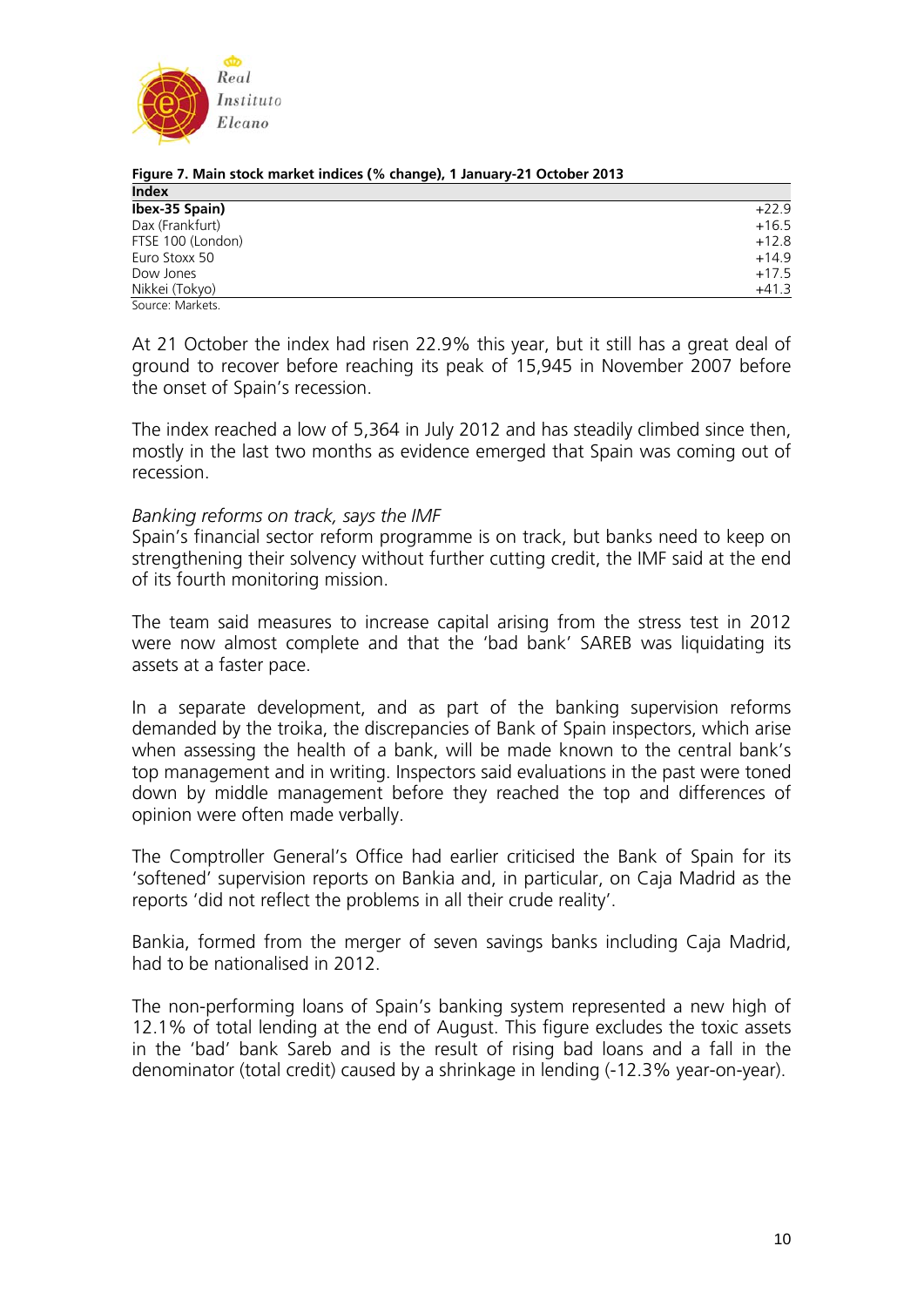

## *Record remittances as more Spaniards work abroad*

Spain received record remittances of €1.59 billion in the second quarter compared with €1.56 billion sent abroad by immigrants in Spain. The net balance of €28 million in Spain's favour was the highest since 2003, according to the Bank of Spain.

Spain was a net recipient between 1990 and 2003. In 2004, with the economy booming and an influx of immigrants, mainly drawn to the construction sector, the balance of remittances was negative (a marginal amount of  $\epsilon$ 4 million). In 2007, there was a record negative balance of  $\bigoplus$  13 billion.

Almost 60,000 Spaniards emigrated last year, while only 32,380 Spaniards returned, according to the National Statistics Office (INE). In the same year, 135,045 foreign workers residing in Spain left the country.

According to the registry of Spaniards resident abroad (known as PERE) and data in countries where Spaniards reside, the number of Spaniards officially recorded as living in other countries increased by only 40,000 (+6%) in net terms between January 2009 and January 2013 (less than 0.1% of Spain's population) to a total of 1.9 million (considerably less than the 6.4 million foreign-born citizens living in Spain including 900,000 naturalised Spaniards). The 40,000 figure excludes the very many who move abroad to find a job and then return home, and it belies the impression given in the Spanish press of a mass exodus.<sup>[5](#page-10-0)</sup> Spanish society has, in fact, been exceptionally immobile over the last 30 years.

The platform *remesas.org*, which specialises in remittances, said the bulk of the money may be being sent by naturalised Spaniards who have now returned to their countries of origin and are sending money to relatives who remain in Spain.

Much higher figures are given in a report by Amparo González-Ferrer of the Spanish National Research Council (CSIC) which says the PERE figures are underestimated as they are based on registered Spaniards who have to demonstrate they have lived abroad for more than a year.<sup>[6](#page-10-1)</sup> She said many Spaniards do not register in their consulate for a variety of reasons or with the authorities of the countries where they reside.

# **Corporate scene**

## *Fagor seeks protection from creditors*

Fagor, Europe's fifth-largest electrical-appliance company and part of the Mondragon group, the world's largest cooperative, filed for protection from creditors in order to try to refinance its debt.

<span id="page-10-0"></span>[http://www.realinstitutoelcano.org/wps/portal/rielcano\\_eng/Content?WCM\\_GLOBAL\\_CONTEXT=/elcano/elcano\\_in/zonas\\_in/](http://www.realinstitutoelcano.org/wps/portal/rielcano_eng/Content?WCM_GLOBAL_CONTEXT=/elcano/elcano_in/zonas_in/ari39-2013-gonzalez-enriquez-emigran-los-espanoles) [ari39-2013-gonzalez-enriquez-emigran-los-espanoles](http://www.realinstitutoelcano.org/wps/portal/rielcano_eng/Content?WCM_GLOBAL_CONTEXT=/elcano/elcano_in/zonas_in/ari39-2013-gonzalez-enriquez-emigran-los-espanoles). 6

<sup>1</sup> <sup>5</sup> See the revealing analysis by Carmen González Enríquez at

<span id="page-10-1"></span>See [http://www.falternativas.org/laboratorio/libros-e-informes/zoom-politico/la-nueva-emigracion-espanola-lo-que](http://www.falternativas.org/laboratorio/libros-e-informes/zoom-politico/la-nueva-emigracion-espanola-lo-que-sabemos-y-lo-que-no)[sabemos-y-lo-que-no](http://www.falternativas.org/laboratorio/libros-e-informes/zoom-politico/la-nueva-emigracion-espanola-lo-que-sabemos-y-lo-que-no).